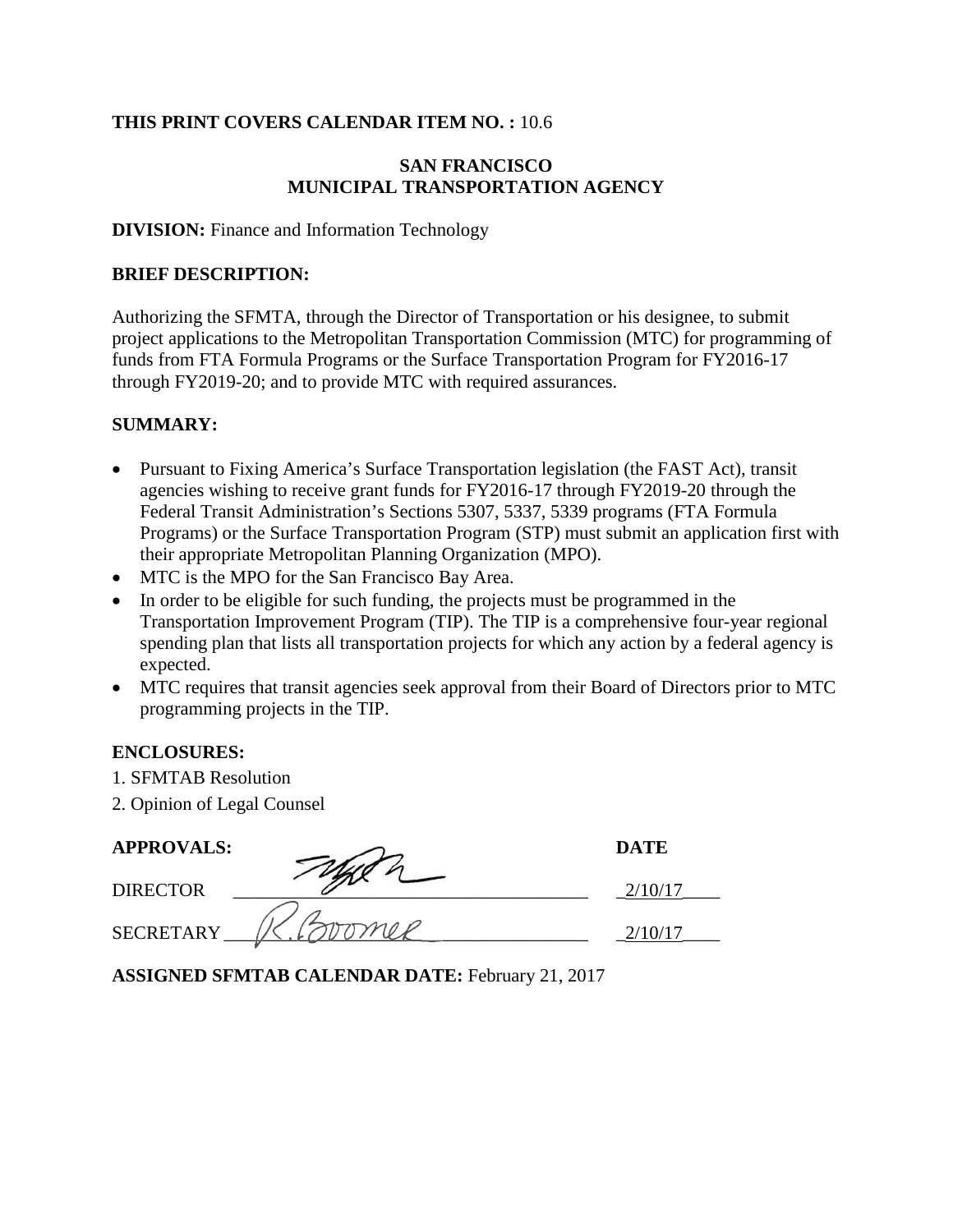# **PAGE 2.**

## **PURPOSE**

To authorize the SFMTA, through the Director of Transportation or his designee, to submit project applications to the Metropolitan Transportation Commission for programming of funds from FTA Formula Programs or the Surface Transportation Program for FY2016-17 through FY2019-20; and to provide MTC with required assurances.

## **STRATEGIC PLAN GOALS AND TRANSIT FIRST POLICY PRINCIPLES**

The SFMTA will further the following goal of the Strategic Plan through approval of this resolution:

Goal 3: Improve the environment and quality of life in San Francisco Objective 3.3 – Allocate capital resources effectively. Objective 3.5 – Reduce capital and operating structural deficits.

Approval of this resolution also ensures that the SFMTA has the funding needed to support the City's Transit First Policy. Funding from the FTA through the FTA's Section 5307 (Urbanized Area), Section 5337 (State of Good Repair), and Section 5339 (Bus and Bus Facilities) programs (FTA Formula Programs) or the STP promotes or impacts all 10 Transit First Policy Principles:

- 1) To ensure quality of life and economic health in San Francisco, the primary objective of the transportation system must be the safe and efficient movement of people and goods.
- 2) Public transit, including taxis and vanpools, is an economically and environmentally sound alternative to transportation by individual automobiles. Within San Francisco, travel by public transit, by bicycle and on foot must be an attractive alternative to travel by private automobile.
- 3) Decisions regarding the use of limited public street and sidewalk space shall encourage the use of public rights of way by pedestrians, bicyclists, and public transit, and shall strive to reduce traffic and improve public health and safety.
- 4) Transit priority improvements, such as designated transit lanes and streets and improved signalization, shall be made to expedite the movement of public transit vehicles (including taxis and vanpools) and to improve pedestrian safety.
- 5) Pedestrian areas shall be enhanced wherever possible to improve the safety and comfort of pedestrians and to encourage travel by foot.
- 6) Bicycling shall be promoted by encouraging safe streets for riding, convenient access to transit, bicycle lanes, and secure bicycle parking.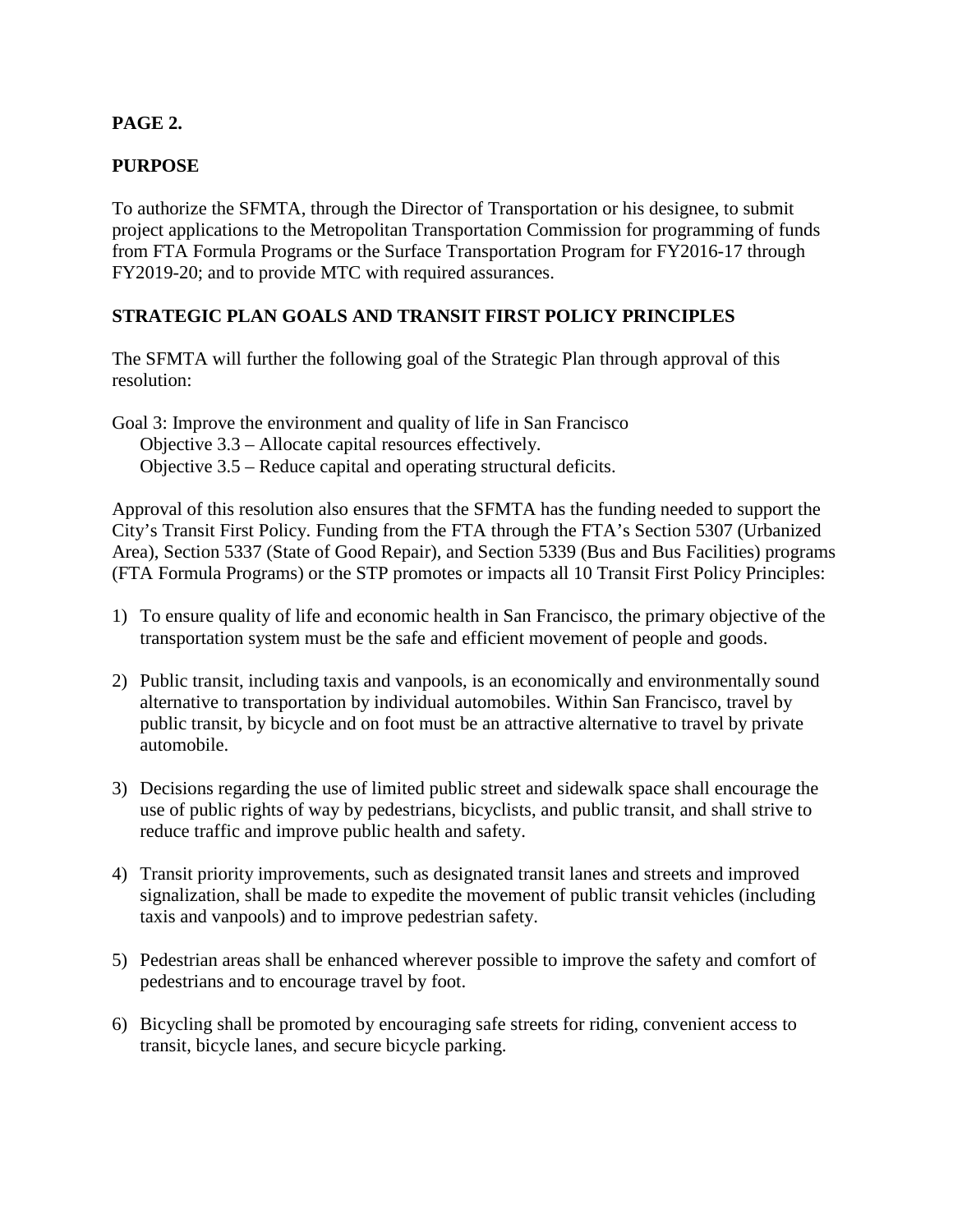# **PAGE 3.**

- 7) Parking policies for areas well served by public transit shall be designed to encourage travel by public transit and alternative transportation.
- 8) New transportation investment should be allocated to meet the demand for public transit generated by new public and private commercial and residential developments.
- 9) The ability of the City and County to reduce traffic congestion depends on the adequacy of regional public transportation. The City and County shall promote the use of regional mass transit and the continued development of an integrated, reliable, regional public transportation system.
- 10) The City and County shall encourage innovative solutions to meet public transportation needs wherever possible and where the provision of such service will not adversely affect the service provided by the Municipal Railway.

# **DESCRIPTION**

On December 4, 2015, President Obama signed the Fixing America's Surface Transportation (FAST) Act to provide \$305 billion over fiscal years 2016 through 2020 for surface transportation infrastructure planning and investment. Pursuant to the FAST Act, transit agencies wishing to receive grant funds for projects through the FTA Formula Programs or the STP must submit project applications first with their appropriate metropolitan planning organization (MPO).

The MPO for the San Francisco Bay Area is the Metropolitan Transportation Commission (MTC).

MTC requires lists of projects from transit operators in order to program funding from the FTA Formula Programs, and the STP. These funds are the primary sources of federal funding for the SFMTA's capital program.

MTC programs these projects in the Transportation Improvement Program (TIP). The TIP is a comprehensive four-year regional spending plan that lists all transportation projects and programs for which any action by a federal agency is expected and highlights all major regional projects.

The SFMTA anticipates requesting Formula Program funds and STP funding for various projects. These project include, but are not limited to:

- Replacement of 40' and 60' Trolley Coaches;
- Replacement of 30', 40' and 60' Motor Coaches;
- Replacement of Paratransit Mini Vans;
- Cable Car Vehicle Renovation Program;
- Farebox Replacement;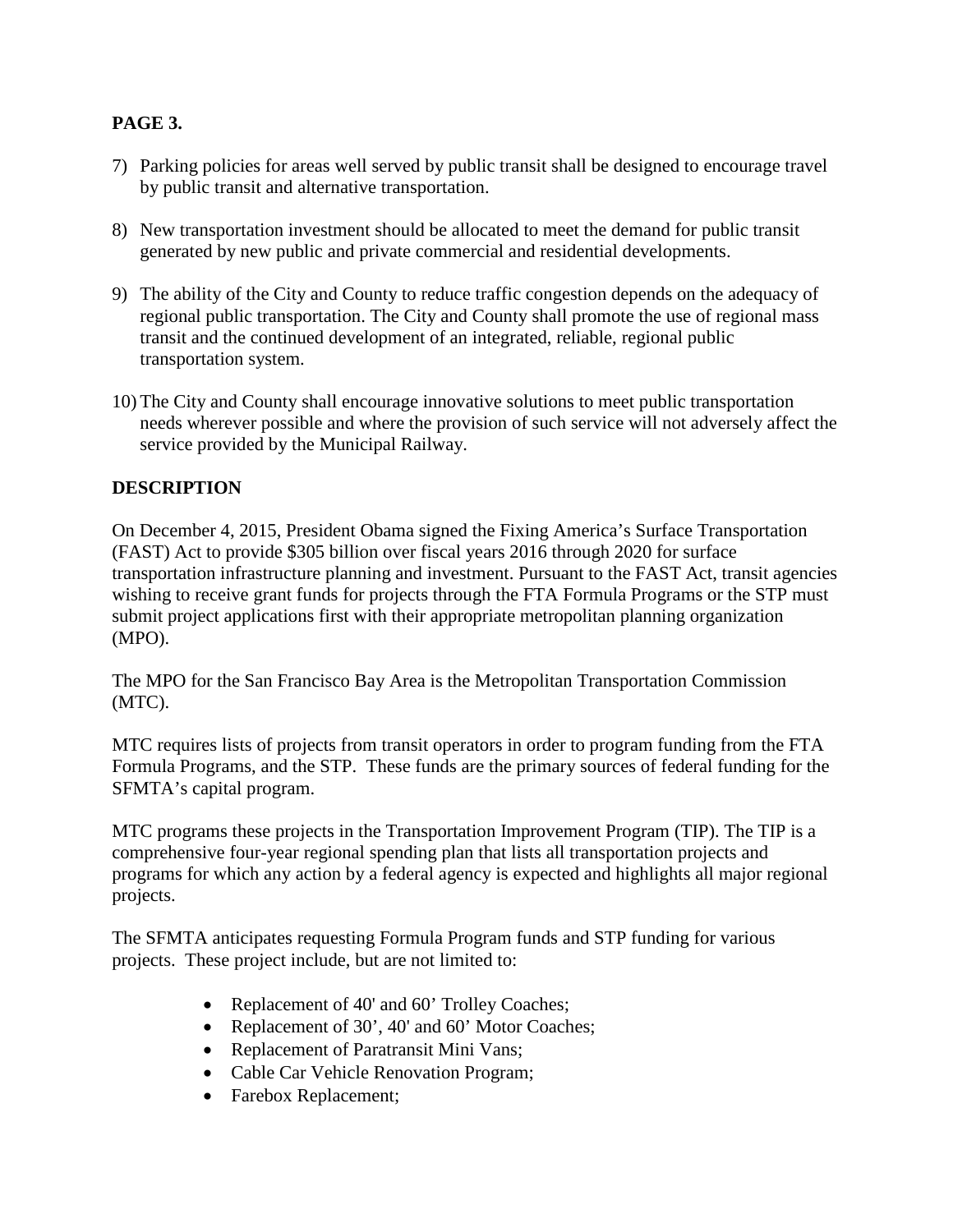## **PAGE 4.**

- Cable Car Infrastructure Rehabilitation;
- Wayside Fare Collection;
- Station-Area Pedestrian and Bicycle Access Improvements;
- Overhead Line Rehabilitation:
- Rail Replacement and Rehabilitation;
- Wayside/Central Train Control & Trolley Signal Systems Rehabilitation;
- ADA Paratransit Operating Support;
- Rehabilitation of Historic Streetcars;
- 40' and 60' Motor Coach Mid-Life Overhaul.

MTC requires that transit agencies seek approval from their respective Board of Directors prior to MTC programming projects in the TIP and prior to the agency applying for FTA grant funds. The MTC requires a resolution with the following assurances:

- The sponsor commits to providing the necessary local matching funds (18-50% for FTA Formula Program funds, depending on project type, and 11.47% for STP funds); and
- That the sponsor understands that the FTA Formula Program and STP funding is fixed at the programmed amount, and therefore any cost increase cannot be expected to be funded from FTA Formula Program or STP funds; and
- The assurance of the sponsor to complete the projects as described in the applications (subject to completion of environmental review), and if approved, as programmed in MTC's TIP; and
- That the sponsor understands that FTA Formula Program funds must be obligated within three years of programming and STP funds must be obligated by January 31 of the year that the projects are programmed for in the TIP, or the projects may be removed from the program.

# **STAKEHOLDER ENGAGEMENT**

Not applicable, as no stakeholders are involved in this administrative process. MTC disseminates the TIP, which includes projects sponsored by the SFMTA, for public comment in compliance with FTA public participation requirements.

## **ALTERNATIVES CONSIDERED**

No other alternatives were considered. While the SFMTA receives grant funding from many different sources, the use of grant funds from the FTA are integral to transit operations and services. The SFMTA annually receives millions of dollars from the FTA for its capital and operating needs that cannot easily be replaced.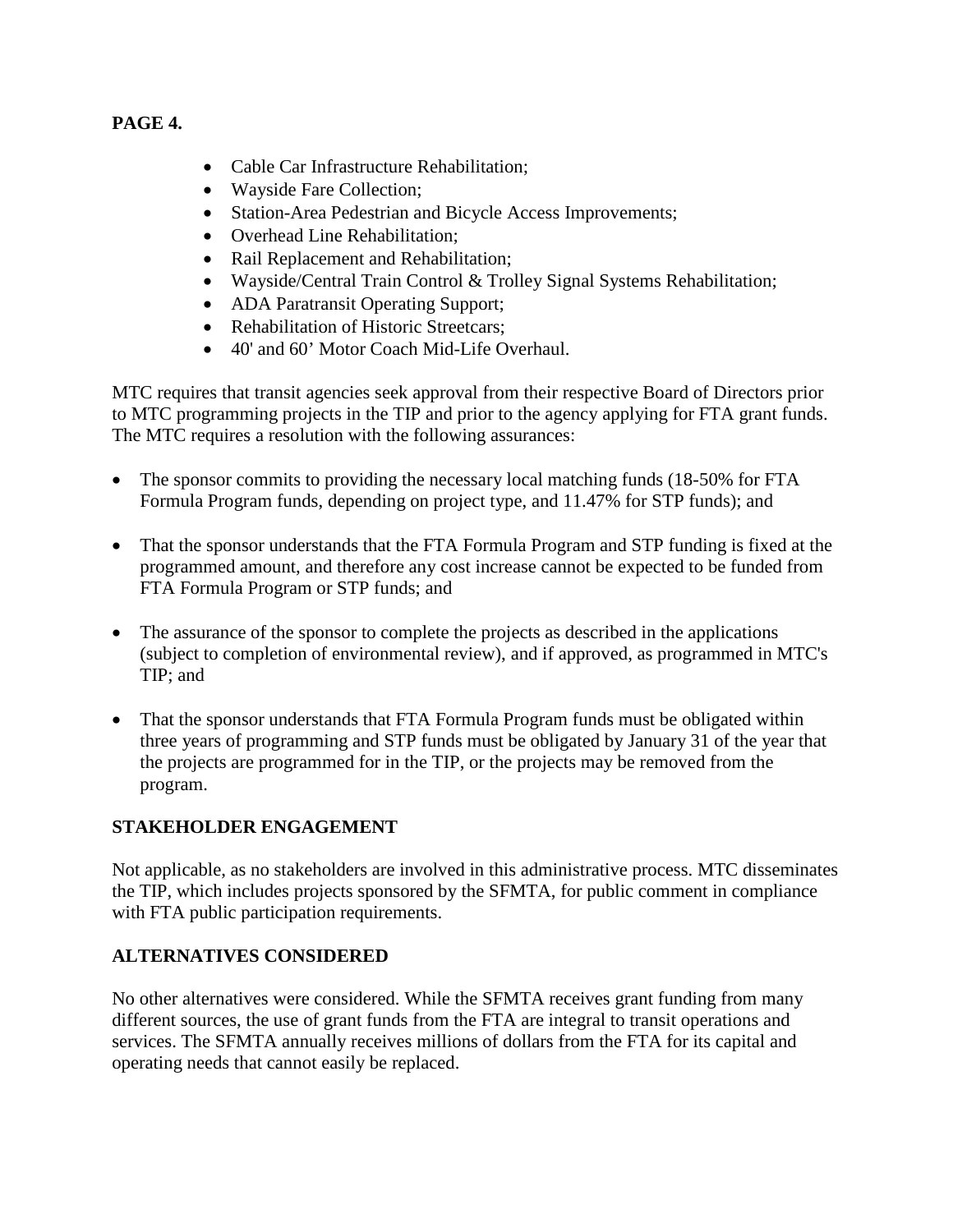## **PAGE 5.**

## **FUNDING IMPACT**

The SFMTA has applied to the MTC for funding, and is committed to providing non-federal match for that funding, up to the amounts shown below:

| <b>Funding Source</b>      | <b>Amount</b> |
|----------------------------|---------------|
| <b>Federal Funds</b>       | \$478,505,774 |
| Non-Federal Matching Funds | \$101,603,364 |
| Total                      | \$580,109,138 |

### **ENVIRONMENTAL REVIEW**

On January 26, 2017, the SFMTA, under authority delegated by the Planning Department, determined that this action is not a "project" under the California Environmental Quality Act (CEQA) pursuant to Title 14 of the California Code of Regulations Sections 15060(c) and 15378(b)(4).

A copy of the CEQA determination is on file with the Secretary to the SFMTA Board of Directors and is incorporated herein by reference.

The SFMTA will not proceed with any project programmed in the TIP until it is fully compliant with the California Environmental Quality Act (CEQA). If any SFMTA projects programmed in the TIP are found to cause significant adverse impacts, the SFMTA retains absolute discretion to: (1) modify the project to mitigate significant adverse environmental impacts, (2) select feasible alternatives which avoid significant adverse impacts of the project, (3) require the implementation of specific measures to mitigate the significant adverse environmental impacts of the project, as identified upon environmental evaluation in compliance with CEQA and Chapter 31 of the San Francisco Administrative Code, (4) reject the project as proposed if the economic and social benefits of the project do not outweigh otherwise unavoidable significant adverse impacts of the project, or (5) approve the project upon a finding that the economic and social benefits of the project outweigh otherwise unavoidable significant adverse impacts.

## **OTHER APPROVALS RECEIVED OR STILL REQUIRED**

The City Attorney's Office is required to provide an opinion of counsel (Enclosure 2) that the SFMTA is an eligible sponsor of projects to receive FTA Formula Program and STP funds, that the SFMTA is authorized to submit such grant applications, and that there is no pending or threatened litigation that might adversely affect the SFMTA's proposed projects.

#### **RECOMMENDATION**

Staff recommends that this Board authorize the SFMTA, through the Director of Transportation or his designee, to submit project applications to the Metropolitan Transportation Commission for programming of funds from FTA Formula Programs or the Surface Transportation Program for FY2016-17 through FY2019-20; and provide MTC with required assurances.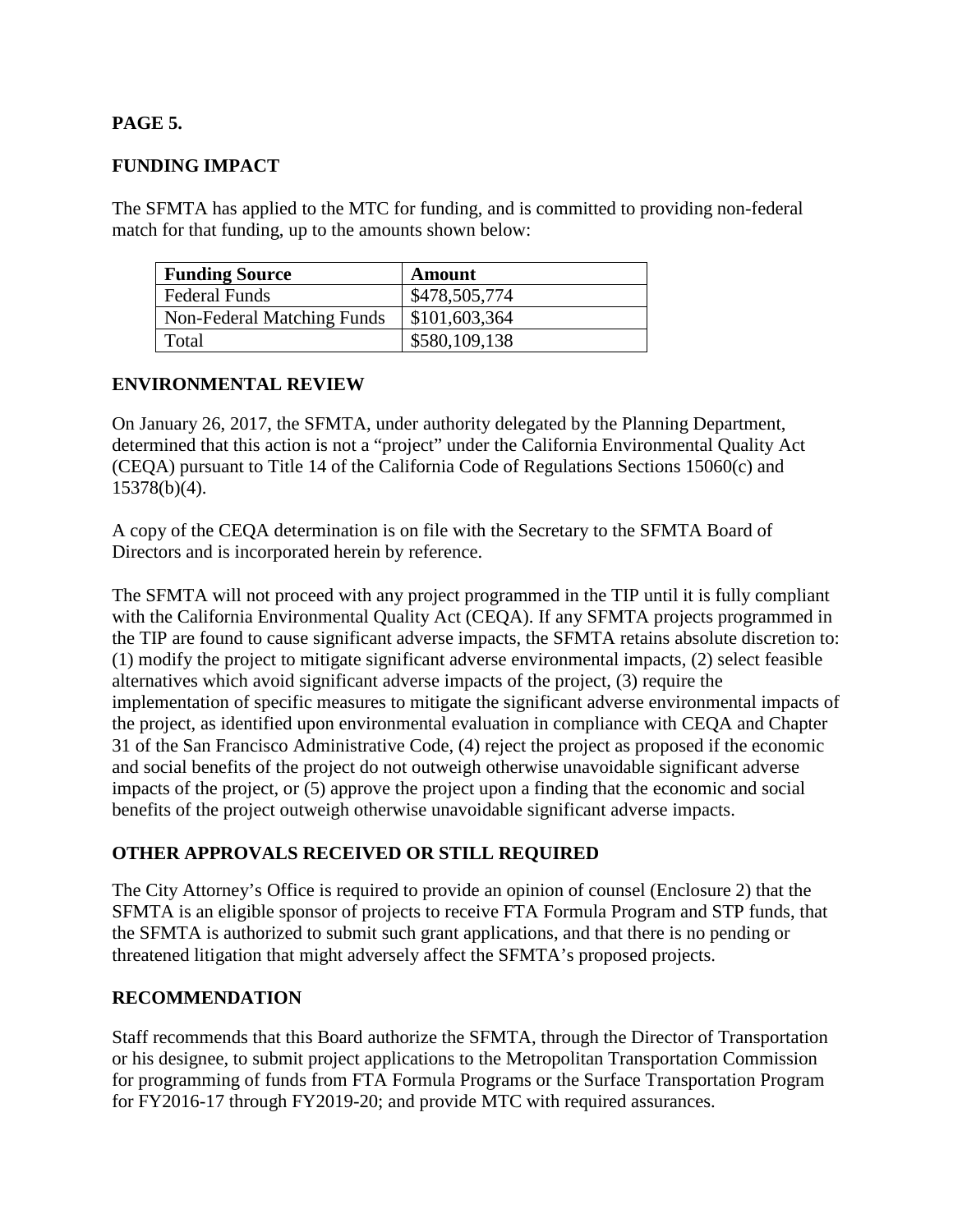#### SAN FRANCISCO MUNICIPAL TRANSPORTATION AGENCY BOARD OF DIRECTORS

### RESOLUTION No.

WHEREAS, Fixing America's Surface Transportation (the FAST Act, Public Law 114- 94) continues and establishes new Federal Transit Administration (FTA) formula programs (23 U.S.C. §53) and continues the Surface Transportation Program (23 U.S.C. § 133); and,

WHEREAS, Pursuant to the FAST Act, and the regulations promulgated thereunder, eligible project sponsors wishing to receive grants for a project under FTA's Section 5307 (Urbanized Area), Section 5337 (State of Good Repair), or Section 5339 (Bus and Bus Facilities) programs (collectively, FTA Formula Programs) or the Surface Transportation Program (STP) shall submit an application first with the appropriate metropolitan transportation planning organization (MPO), for review and inclusion in the MPO's Transportation Improvement Program (TIP); and,

WHEREAS, The Metropolitan Transportation Commission (MTC) is the MPO for the San Francisco Bay region; and,

WHEREAS, The San Francisco Transportation Agency (SFMTA) is an eligible project sponsor for FTA Formula Program and STP funds; and,

WHEREAS, The SFMTA wishes to submit grant applications to MTC for funds from the FY2016-17 through FY2019-20 FTA Formula Programs and the STP for various transit and transportation projects; and

WHEREAS, The projects include, but are not limited to, the following: Replacement of 40' and 60' Trolley Coaches; Replacement of 30', 40' and 60' Motor Coaches; Replacement of Paratransit Mini Vans; Cable Car Vehicle Renovation Program; Farebox Replacement; Cable Car Infrastructure Rehabilitation; Wayside Fare Collection; Station-Area Pedestrian and Bicycle Access Improvements; Overhead Line Rehabilitation; Rail Replacement and Rehabilitation; Wayside/Central Train Control & Trolley Signal Systems Rehabilitation; ADA Set Aside; Rehabilitation of Historic Streetcars; and 40' and 60' Motor Coach Mid-Life Overhaul; and

WHEREAS, The MTC requires, as part of these applications, a resolution stating the following:

- the sponsor commits to providing the necessary local matching funds (18-50% for FTA Formula Program funds, depending on project type, and 11.47% for STP funds); and
- that the sponsor understands that the FTA Formula Program and STP funding is fixed at the programmed amount, and therefore any cost increase cannot be expected to be funded from FTA Formula Program or STP funds; and
- the assurance of the sponsor to complete the projects as described in the applications, and if approved, as programmed in MTC's TIP; and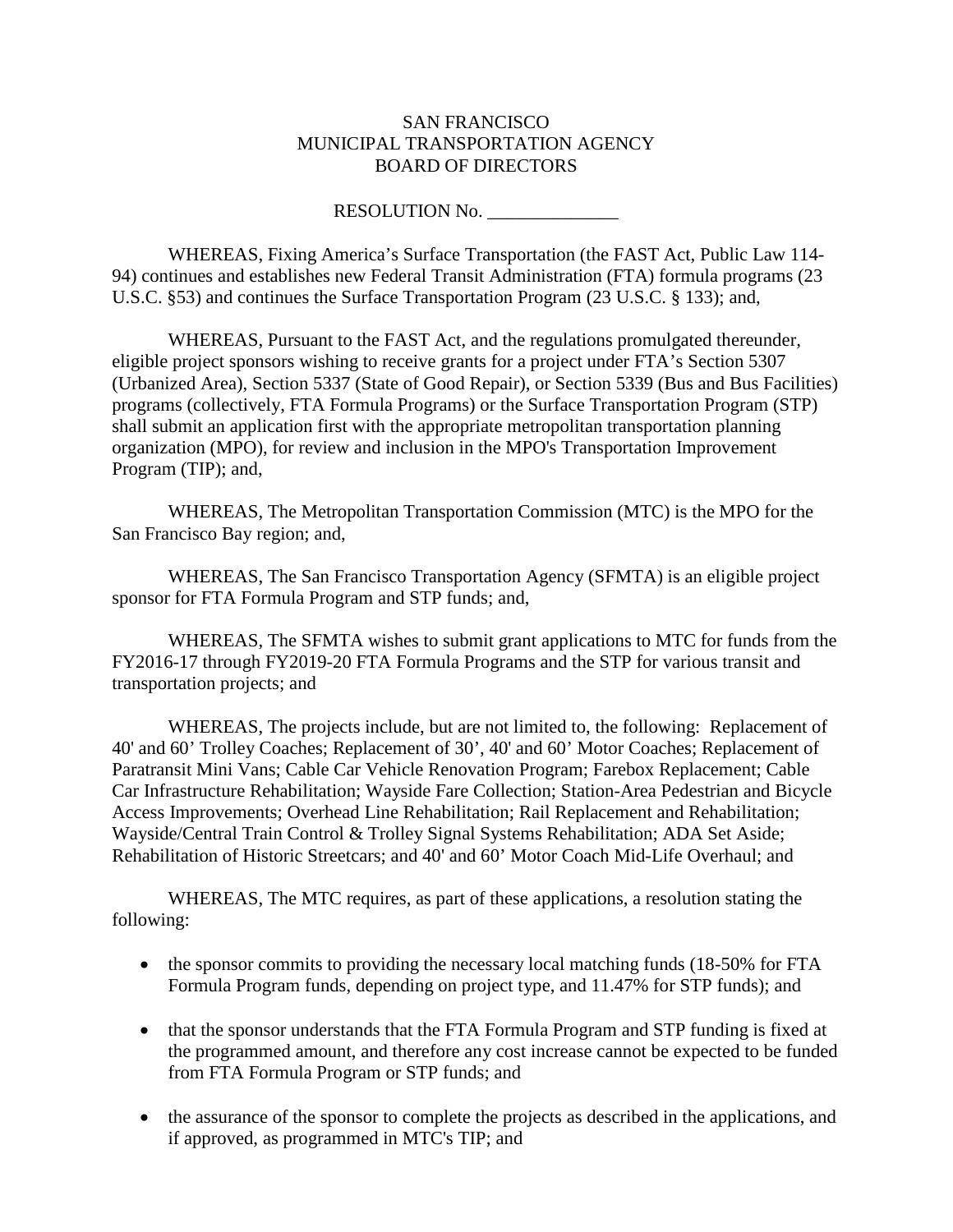• that the sponsor understands that FTA Formula Program funds must be obligated within three years of programming and STP funds must be obligated by January 31 of the year that the projects are programmed for in the TIP, or the projects may be removed from the program; and

WHEREAS, On January 26, 2017, the SFMTA, under authority delegated by the Planning Department, determined that this action is not a "project" under the California Environmental Quality Act (CEQA) pursuant to Title 14 of the California Code of Regulations Sections 15060(c) and 15378(b)(4); and,

WHEREAS, A copy of the CEQA determination is on file with the Secretary to the SFMTA Board of Directors and is incorporated herein by reference; and

WHEREAS, The SFMTA will not proceed with any project until there has been complete compliance with the California Environmental Quality Act (CEQA) and the City's Environmental Quality Regulations; specifically, the SFMTA retains the absolute discretion to (1) modify the project to mitigate significant adverse environmental impacts; (2) select feasible alternatives which avoid significant adverse impacts of the project; (3) require the implementation of specific measures to mitigate the significant adverse environmental impacts of the project; (4) reject the project if the economic and social benefits of the project do not outweigh otherwise unavoidable significant adverse environmental impacts; or (5) approve the project upon a finding that the economic and social benefits of the project outweigh otherwise unavoidable significant adverse impacts; now, therefore, be it

RESOLVED, That the San Francisco Municipal Transportation Agency Board of Directors authorizes the Director of Transportation to execute and file applications for funding under the FY2016-17 through FY2019-20 Federal Transportation Administration Formula Program and Surface Transportation Program for various transit and transportation projects; and, be it further

RESOLVED, That the San Francisco Municipal Transportation Agency Board of Directors, by adopting this resolution, states that:

- 1) The SFMTA will provide the necessary local matching funds (18-50% for FTA Formula Program funds, depending on project type, and 11.47% for STP funds); and
- 2) The SFMTA understands that the FTA Formula Program and STP funding for projects is a fixed amount of funds, and that any cost increases must be funded by the SFMTA from local matching funds, and that the SFMTA does not expect any cost increases to be funded with FTA Formula Program or Surface Transportation Program funds; and
- 3) Subject to completion of any and all required environmental review under CEQA and the City's Environmental Quality Regulations, as specified above, the SFMTA's transit and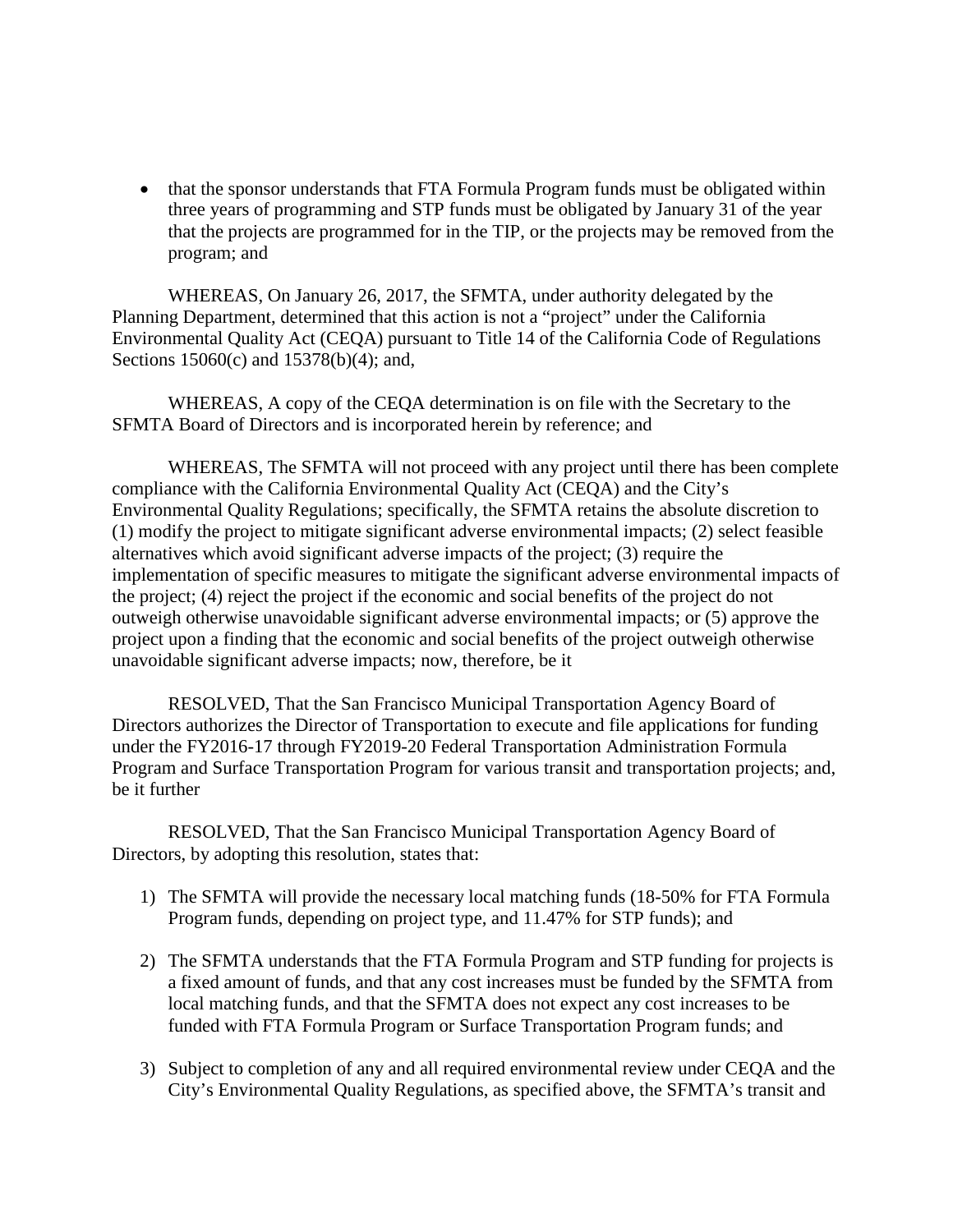transportation projects will be built as described in the application and, if approved, for the amount shown in the Metropolitan Transportation Commission (MTC) Transportation Improvement Program (TIP) with obligation occurring within the timeframe established below; and

- 4) FTA Formula Program funds must be obligated within three years of programming and STP funds must be obligated by January 31 of the year that the projects are programmed for in the TIP; and
- 5) The SFMTA will comply with FTA requirements and all other applicable Federal, State and Local laws and regulations with respect to the proposed projects; and, be it further

RESOLVED, That the SFMTA agrees to comply with the requirements of MTC's Transit Coordination Implementation Plan as set forth in MTC Resolution 3866; and, be it further

RESOLVED, That a copy of this resolution will be transmitted to the MTC in conjunction with the MTC programming the FTA Formula Program and Surface Transportation Program funded projects in the TIP; and, be it further

RESOLVED, That the MTC is requested to support the applications for the projects described in the resolution and to program the projects, if approved, in MTC's TIP.

I certify that the foregoing resolution was adopted by the San Francisco Municipal Transportation Agency Board of Directors at its meeting of February 21, 2017.

> Secretary to the Board of Directors San Francisco Municipal Transportation Agency

\_\_\_\_\_\_\_\_\_\_\_\_\_\_\_\_\_\_\_\_\_\_\_\_\_\_\_\_\_\_\_\_\_\_\_\_\_\_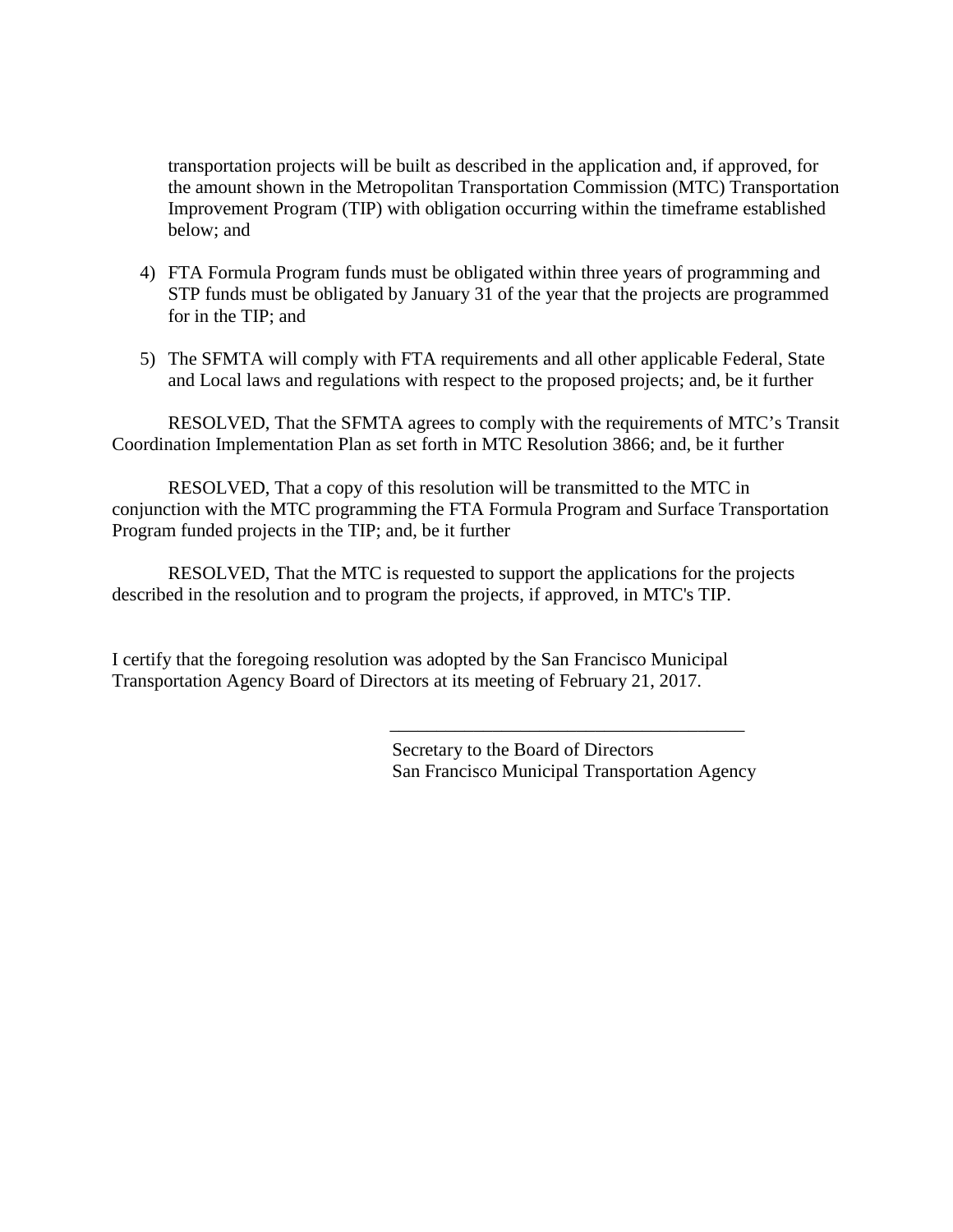# CITY AND COUNTY OF SAN **FRANCISCO**



DENNIS **J.**HERRERA **City Attorney**

# OFFICE OFTHE CITY ATIORNEY

ROBIN **M.** REITZES **Deputy City Attorney**

Direct Dial: (415) 554-4260<br>Email: robin.reitzes@s robin.reitzes@sfgov.org

Metropolitan Transportation Commission 375 Beale Street, Suite 800 San Francisco, CA 94105 Re: Opinion ofCounsel

Allocation of Federal Formula and Surface Transportation Funds

To Whom It May Concern:

This communication will serve as the requisite opinion of counsel in connection with the allocation to the San Francisco Municipal Transportation Agency (SFMTA) for funding for FY2016-17 through FY2019-20 from the FTA Sections 5307, 5337, and 5339 formula programs (Federal Formula Programs) and the Surface Transportation Program (STP).

- 1. The SFMTA is an eligible sponsor of projects for funding for FY2016-17 through FY2019-20 from the Federal Formula Programs and the STP.
- 2. The SFMTA is authorized to submit applications for FY2016-17 through FY2019-20 for funding from the Federal Formula Programs and the STP for the transit and transportation projects described in the applications.
- 3. I have reviewed the pertinent laws and I am of the opinion that there is no legal impediment to the SFMTA making applications for funding for FY2016-17 through FY2019-20 from the Federal Formula Programs and the STP. There is no pending or threatened litigation that might in any way adversely affect the proposed projects, or the ability of the SFMTA to deliver such projects.